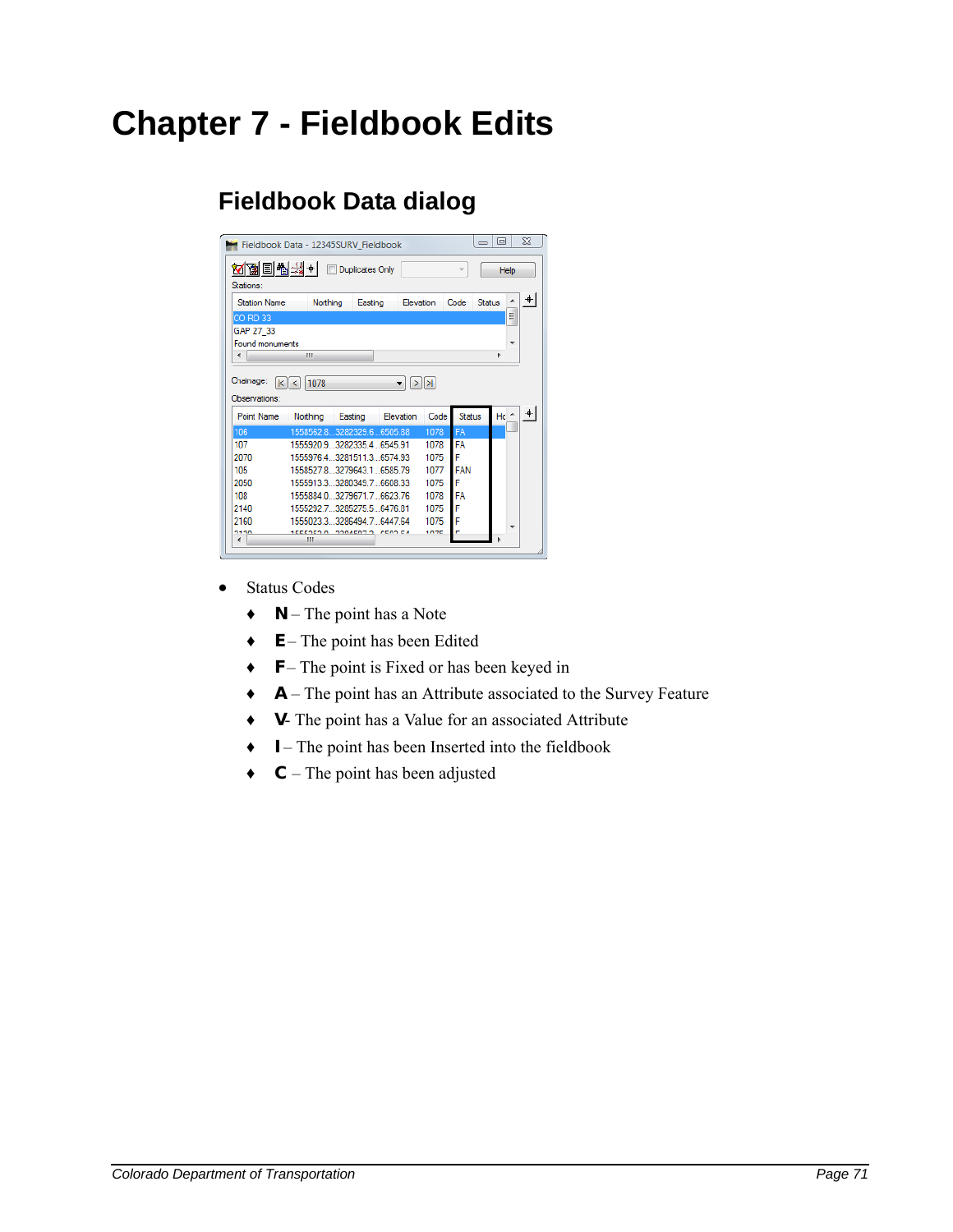## **Find Observation dialog**

| Find Observation                 |                   |          | $\begin{array}{ c c c c }\hline \multicolumn{1}{ c }{\textbf{}} & \multicolumn{1}{ c }{\textbf{}}\hline \multicolumn{1}{ c }{\textbf{}}\hline \multicolumn{1}{ c }{\textbf{}}\hline \multicolumn{1}{ c }{\textbf{}}\hline \multicolumn{1}{ c }{\textbf{}}\hline \multicolumn{1}{ c }{\textbf{}}\hline \multicolumn{1}{ c }{\textbf{}}\hline \multicolumn{1}{ c }{\textbf{}}\hline \multicolumn{1}{ c }{\textbf{}}\hline \multicolumn{1}{ c }{\textbf{$ |     |
|----------------------------------|-------------------|----------|--------------------------------------------------------------------------------------------------------------------------------------------------------------------------------------------------------------------------------------------------------------------------------------------------------------------------------------------------------------------------------------------------------------------------------------------------------|-----|
| Station:                         |                   |          | Apply                                                                                                                                                                                                                                                                                                                                                                                                                                                  |     |
| Point Name:                      |                   |          | Close                                                                                                                                                                                                                                                                                                                                                                                                                                                  |     |
| Code:                            |                   |          | Edit                                                                                                                                                                                                                                                                                                                                                                                                                                                   |     |
| Fence Mode:                      | Ignore            |          |                                                                                                                                                                                                                                                                                                                                                                                                                                                        |     |
| <b>Target Height</b><br>Minimum: |                   |          | Help                                                                                                                                                                                                                                                                                                                                                                                                                                                   |     |
| Maximum:                         |                   |          |                                                                                                                                                                                                                                                                                                                                                                                                                                                        |     |
|                                  |                   |          |                                                                                                                                                                                                                                                                                                                                                                                                                                                        |     |
| Station                          | <b>Point Name</b> | Northing | Easting                                                                                                                                                                                                                                                                                                                                                                                                                                                | Ele |
|                                  |                   |          |                                                                                                                                                                                                                                                                                                                                                                                                                                                        |     |
|                                  |                   |          |                                                                                                                                                                                                                                                                                                                                                                                                                                                        |     |
|                                  |                   |          |                                                                                                                                                                                                                                                                                                                                                                                                                                                        |     |
|                                  |                   |          |                                                                                                                                                                                                                                                                                                                                                                                                                                                        |     |
|                                  |                   |          |                                                                                                                                                                                                                                                                                                                                                                                                                                                        |     |

#### **Dialog items:**

- *Station* key-in field used to locate Station point numbers in the active fieldbook.
- *Point Name* key-in field used to locate Observation point numbers in the active fieldbook.
- *Code* key-in field used to locate Alpha or Numeric codes in the active fieldbook.
- **Fence Mode** used to constrain a lookup area. If a fence is placed in the design file then the item will be activated so fence mode is selectable.
- *Target Height* locates survey shots based on a target height range
	- ♦ *Minimum*
	- ♦ *Maximum*
- *List* points found based on the selection criteria.
	- ♦ Use the Shift and Ctrl keys to select multiple points in the list.
- *Apply* locates the points in the active fieldbook and places them in the list section.
- *Edit* opens the **Edit Observation** dialog for the selected point numbers.